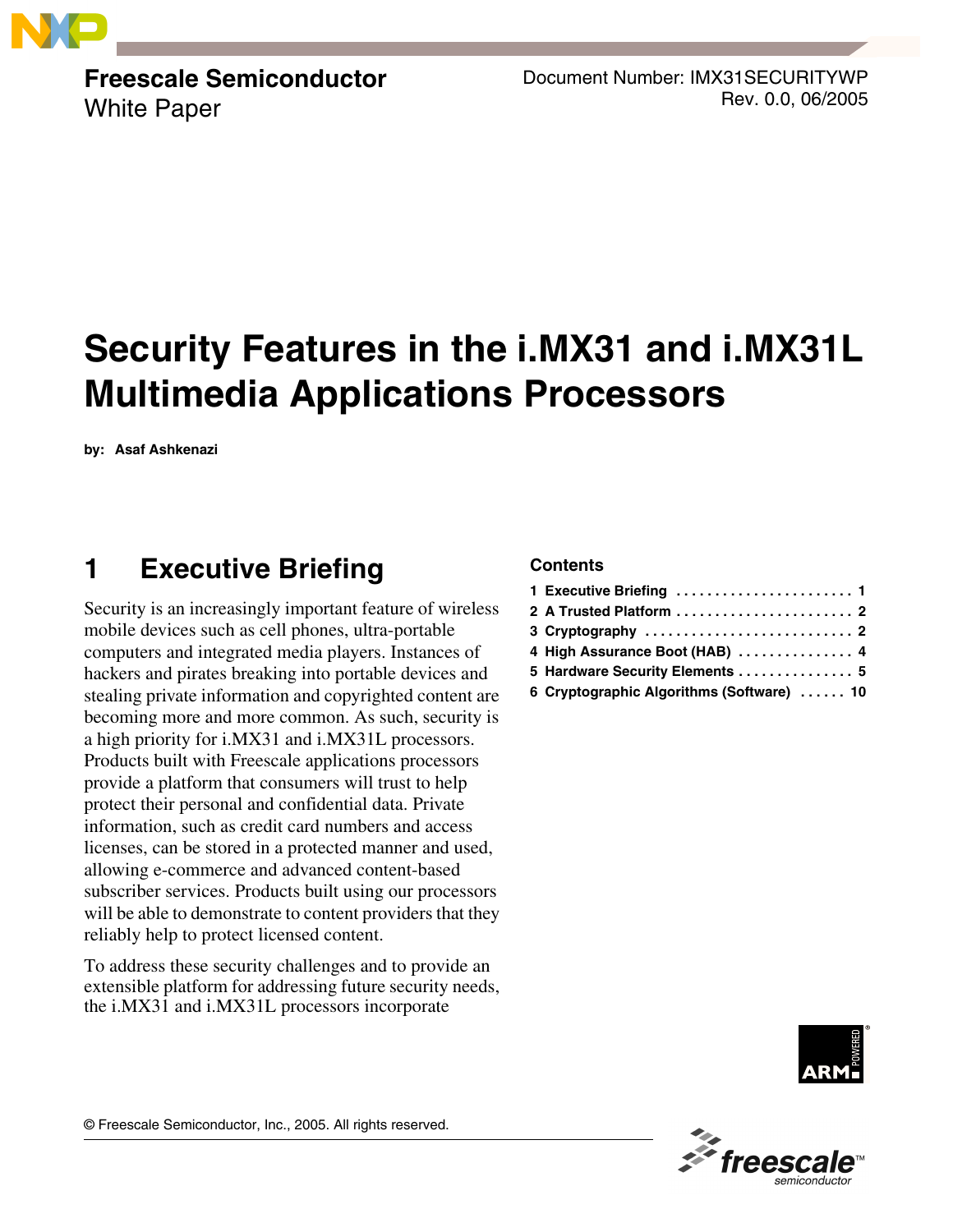

#### **A Trusted Platform**

several hardware blocks and architectural features targeted to help secure the platform:

- Platform Independent Security Architecture  $(PISA)^1$ 
	- High-Assurance Boot (HAB)
	- Security Controller (SCC) including chip unique secret key
	- Run Time Integrity Checker (RTIC)
	- Memory Management Unit (MMU)
- Chip-unique identification number
- Random Number Generator Accelerator (RNGA)
- Secure JTAG Controller (SJC)
- Physical tamper detection
- Public Key, symmetric ciphers, and hash cryptography elements implemented in software

# <span id="page-1-0"></span>**2 A Trusted Platform**

Secure System's Foundation consists of the hardware platform and the critical code that executes on that platform. This foundation is built with an on-chip ROM-based boot-up process that initiates validation of the platform including the following tasks:

- examining key hardware elements to help ensure that they are functioning properly
- verifying the authenticity and integrity of the critical code that controls the overall operation of the system.

The boot process gains control of the system immediately after reset by executing known boot code that is resident in the on-chip ROM. The boot process, after verifying the authenticity of a start-up script residing in flash, follows that script using established cryptographic techniques to validate the authenticity and integrity of the operating system code and data in external memory. Because the script resides in external memory, it can be tailored to flexibly meet the customer's particular needs.

Further flexibility is achieved using electrically programmable fuses to enable or disable particular system functions. For example, it is possible to configure a production version, security-enabled device so that the JTAG debug port is completely disabled. For early prototype devices though, portions of the security system can be selectively disabled allowing access to otherwise inaccessible areas of the device. Full flexibility between these two extremes is possible.

Software that is security aware is imperative for those products that need security. Sensitive data in plaintext form must not appear on external data buses, and it should be restricted to the minimum number of data paths internal to the chip.

# <span id="page-1-1"></span>**3 Cryptography**

Cryptographic techniques are used to obscure sensitive data so it cannot be seen or used by unauthorized users. They are used to authenticate data, ensuring that it came from the expected source. These techniques

#### **Security Features in the i.MX31 and i.MX31L Multimedia Applications Processors White Paper, Rev. 0.0**

<sup>1.</sup> The Platform Independent Security Architecture (PISA) was developed within Freescale to address security concerns in a portable way. PISA is an integral part of many Freescale baseband and applications processors.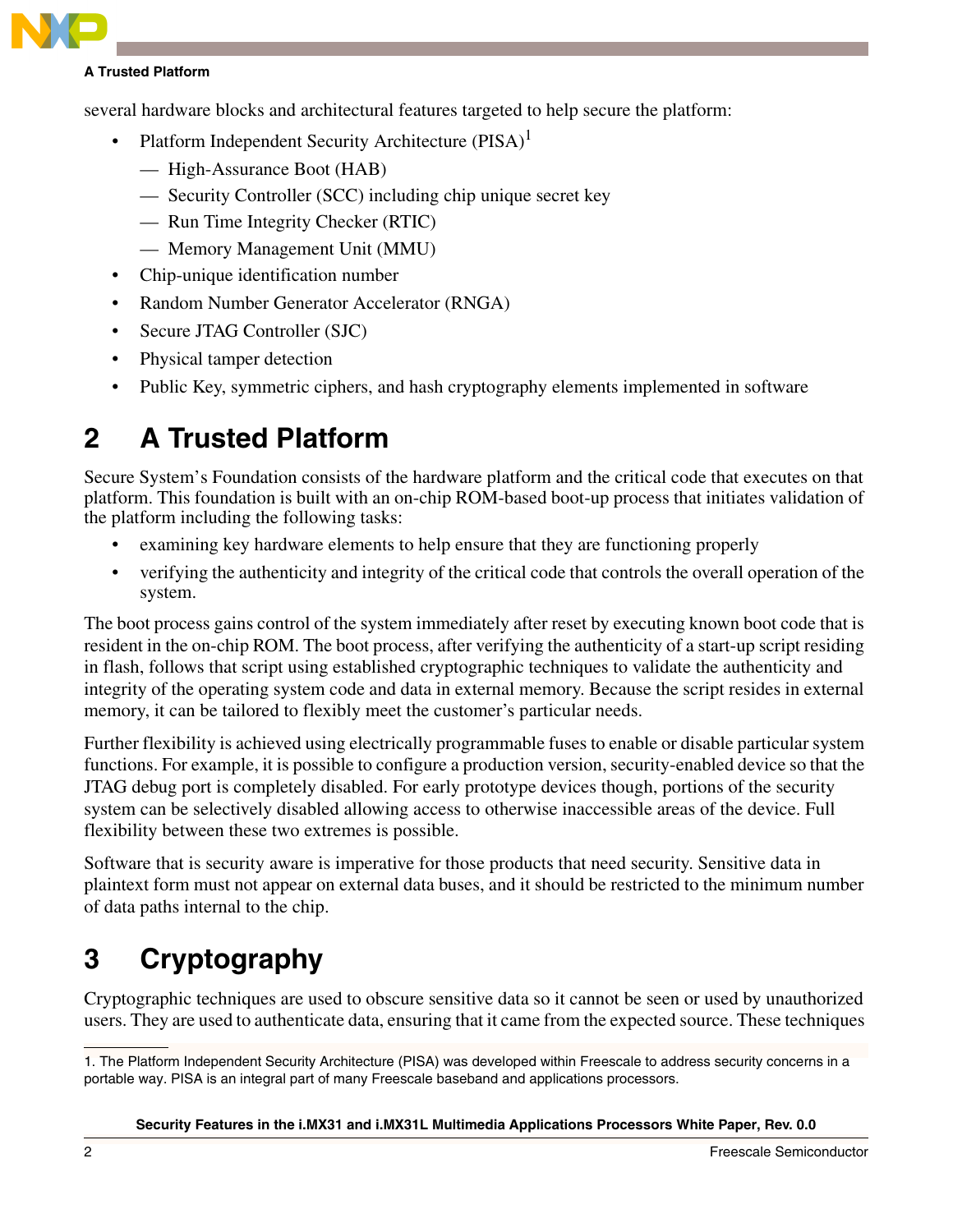

are used to decrypt streams of audio or video that have been encrypted to enforce Digital Rights Management (DRM) schemes. [Section 3.1, "Symmetric Key Cryptography"](#page-2-0) [on page 3,](#page-2-0) [Section 3.2,](#page-2-1)  ["Public Key Cryptography](#page-2-1)" [on page 3](#page-2-1), [Section 3.3, "Hashing](#page-2-2)" [on page 3](#page-2-2), and [Section 3.4, "Random](#page-3-1)  [Numbers" on page 4](#page-3-1) provide a brief overview of the main cryptographic elements implemented in the i.MX31 and i.MX31L processors.

# <span id="page-2-0"></span>**3.1 Symmetric Key Cryptography**

Symmetric Key Cryptography is the primary process used to obscure sensitive data. It works with a single key that ranges in size from 56 bits to 256 bits, depending on the selected algorithm. This key is used to encrypt and decrypt blocks of data. Data streams at up to 2 Mbps need to be processed in i.MX31 and i.MX31L processors. Crypto algorithms are implemented to meet the needs of various Virtual Private Network (VPN) and Digital Rights Management (DRM) schemes. These include: AES, DES, 3DES, RC4, and C2.

The Security Controller (SCC) hardware module uses a 3DES engine that can only use the chip-unique secret key for all encryption and decryption and is intended for encrypting sensitive data for off-chip non-volatile storage. The SCC crypto engine is restricted to supervisor mode code. It should never be accessible by user applications.

## <span id="page-2-1"></span>**3.2 Public Key Cryptography**

Public Key Cryptography (PKC) is a compute-intensive process that uses very large keys (1024 or 2048 bits). PKC uses two paired keys, a public key and a private key. Encryption uses the public key and decryption uses the private key. The public key is published and can be used by anyone. However, only the holder of the private key can decode the messages. In the reverse direction, information encrypted with the private key can be decrypted only with the public key. Since the public key is freely available, this doesn't provide any security. However, the source of the information is absolutely known. Information successfully decrypted with a public key can have originated from only the holder of the private key. This is the basis of authentication and digital signatures.

Applications that use PKC, such as DRM, use it at only the beginning of a session, typically to verify authenticity and exchange keys. As such, i.MX31 and i.MX31L processors do not include a hardware accelerator for PKC. Well known, efficient, software implementations of the ECC and RSA algorithms are available and execute with adequate speed to meet our customers' needs.

## <span id="page-2-2"></span>**3.3 Hashing**

Hashing is another fundamental cryptographic element. A hash is a calculation, similar to a CRC, over a block of data that results in a number, known as a Message Digest (MD). The SHA-1 hash engine is provided in i.MX31 and i.MX31L processors as part of the RTIC module and is being used in the boot authentication process.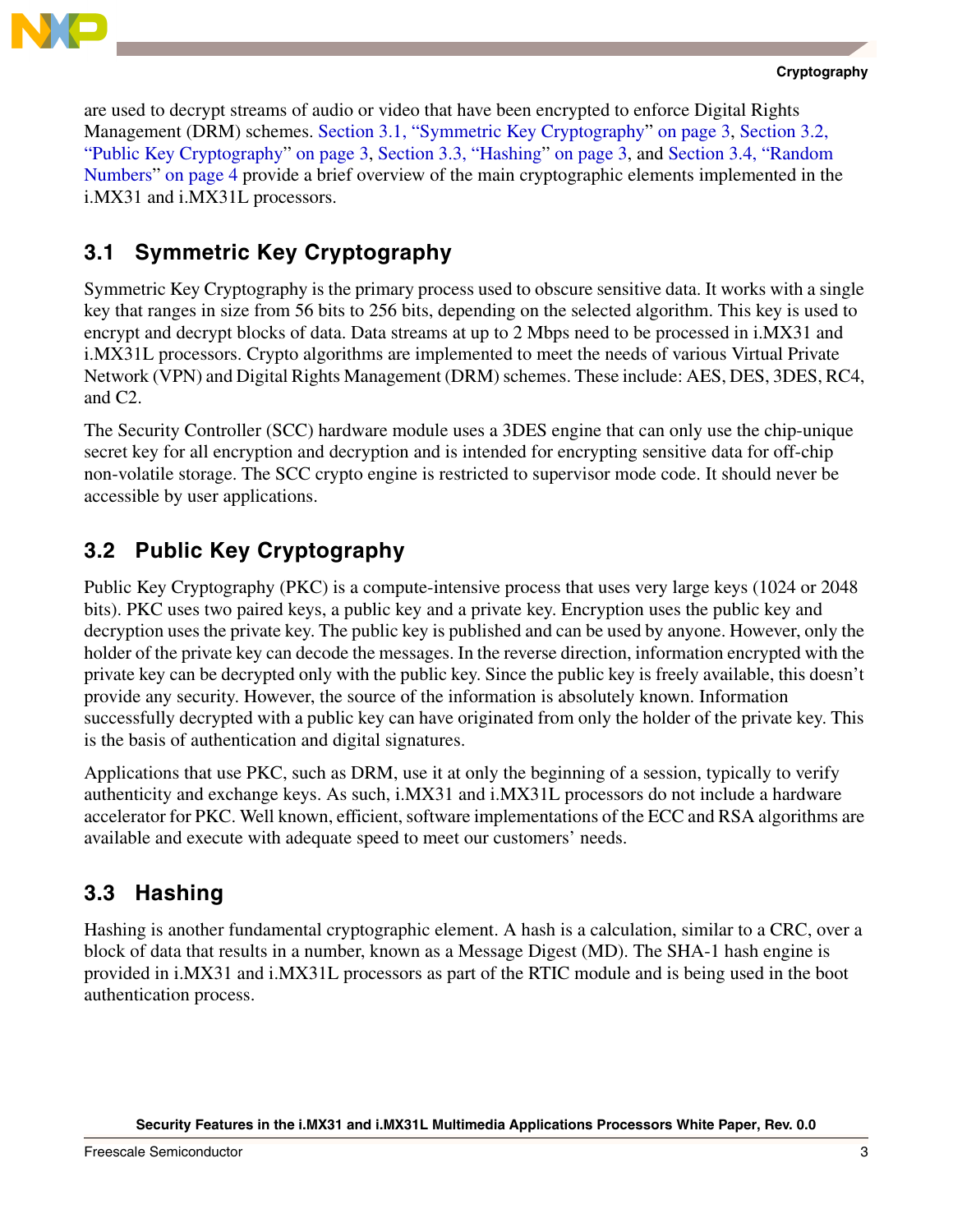

**High Assurance Boot (HAB)**

## <span id="page-3-1"></span>**3.4 Random Numbers**

Most cryptography systems rely on strong random numbers for their robustness. Software-driven, pseudo-random number generators (PRNGs) appear random, but, in fact, are predictable, and thus, vulnerable to prediction attacks. To strengthen the security of crypto systems relying on strong random numbers, i.MX31 and i.MX31L processors each include a hardware Random Number Generator (RNGA). The random numbers produced by the RNGA are used as seeds to a PRNG, providing entropy and enhancing unpredictably.

# <span id="page-3-0"></span>**4 High Assurance Boot (HAB)**

The HAB ensures two basic attributes of the whole system: authenticity and integrity. This section describes details of the i.MX31 HAB implementation.

## **4.1 HAB Overview**

The HAB is the software process that helps to ensure trusted execution of the operating system and application code. This is done by validating that the code image, stored in external memory, originated from a trusted authority (authenticity), and by verifying that the code is in its original form (integrity). The HAB can also be set to control the version of the loaded operating system (code revocation). The HAB uses digital signatures to validate the external code images, and thereby establishes the security level of the system.

The boot process is flexible because it is controlled by authenticated scripts that reside in external memory. Depending on the instructions in the control scripts, various levels of security can be easily established.

## **4.2 Signing and Verifying**

As previously stated, the HAB uses digital signatures to verify the authenticity of the code and data resident in off-chip memory. The signatures are created using hashing and public key cryptography.

Digital signatures are simply SHA-1 hash values that are encrypted with a RSA private key crypto systems. [Figure 1](#page-4-1) shows the signing and verifying procedure. A hash of the original code block is calculated and encrypted with the private key creating a signature. The signature is then bundled with the code and prepared for storage in flash. This procedure is used for each protected block of code or data.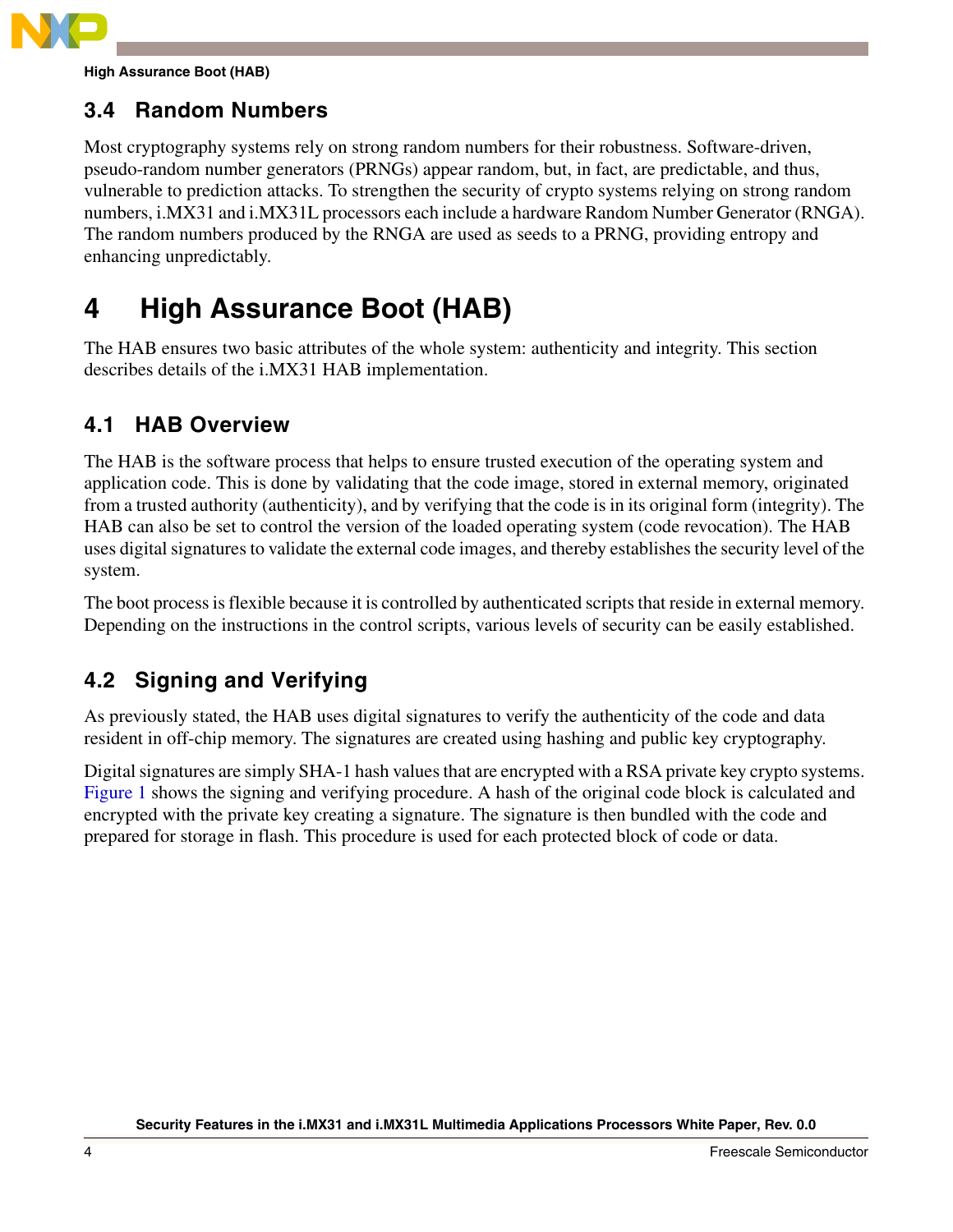



**Figure 1. Signing and Verifying**

<span id="page-4-1"></span>Verification by the HAB uses the public key, also known as the Super Root Key (SRK), which is stored in on-chip non-volatile memory. To enhance the robustness of the HAB security, multiple Super Root keys (RSA public keys) are stored in internal ROM, and the applicable one for a given manufacturer is selected using electrically blowable fuses. Once the fuses are blown, they are protected from further modification. The i.MX31 and i.MX31L processors each support both 1024 bit SRK and 2048 bit SRK for enhanced security products.

The signature, extracted from the bundled code block and the SRK, is used to decrypt it into the original hash value. A new hash of the code block is re-calculated, then compared with the decrypted hash value. If the two hash values are equal, the code is verified to be correct, unaltered, and authentic. If the two hash values don't match, it is certain that the code has been modified, either intentionally or unintentionally, and the HAB process takes appropriate measures.

# <span id="page-4-0"></span>**5 Hardware Security Elements**

This section describes the security platform's hardware elements. [Figure 2](#page-5-0) shows the i.MX31 and i.MX31L processors' security subsystem high level block diagram.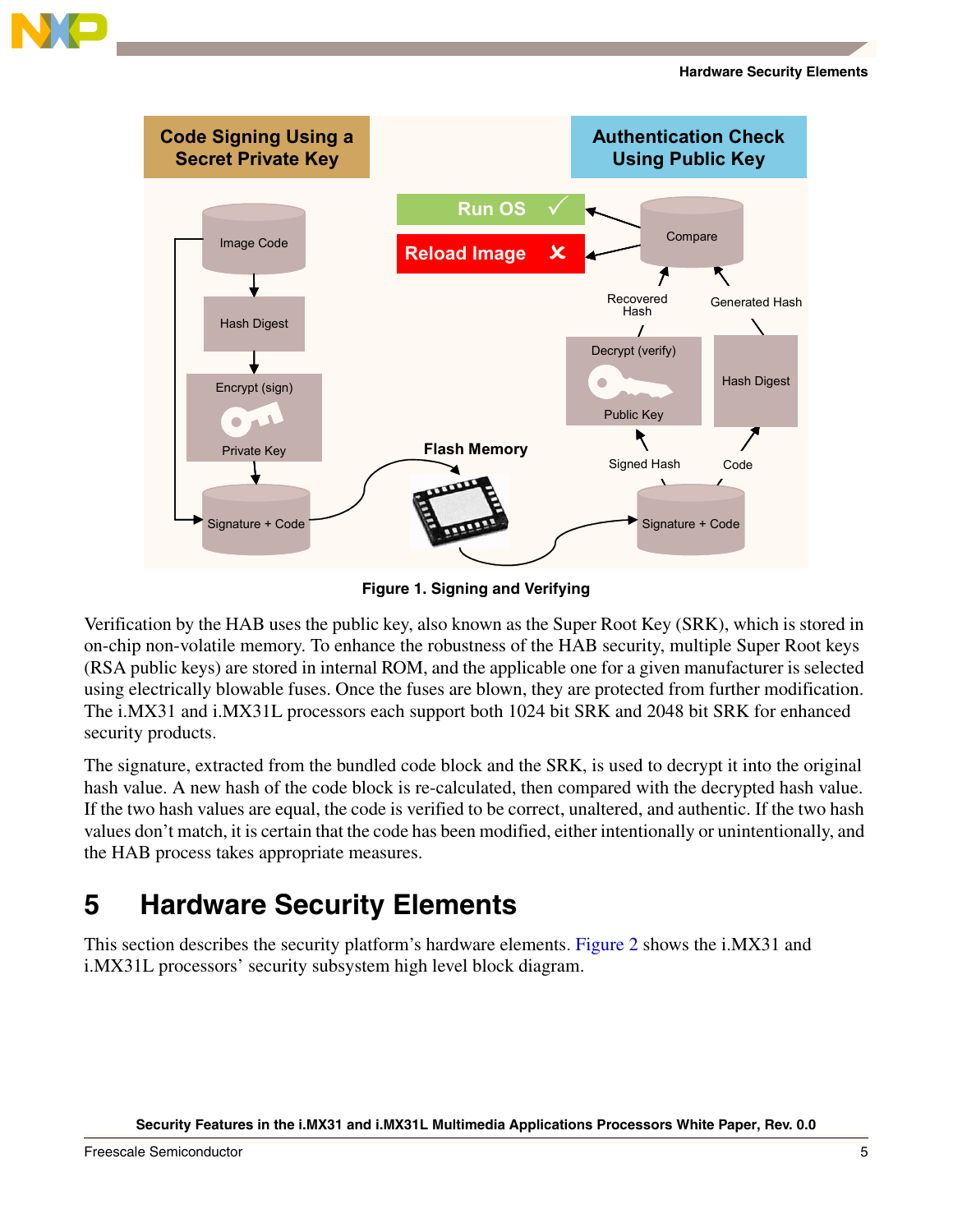

**Hardware Security Elements**



**Figure 2. Security Subsystem High-level Block Diagram**

# <span id="page-5-0"></span>**5.1 Security Controller (SCC)**

The Security Controller (SCC) helps to provide a secure memory system, along with supervisory hardware to allow access to secure memory only under certain conditions. This allows sensitive information to be encrypted and stored in internal RAM or external flash for future use.The SCC uses a 168-bit chip-unique secret key for its 3DES crypto engine. Because the key is secret, data that is encrypted with one chip cannot be decrypted by any other chip.

The SCC is comprised of the Secure RAM and the Security Monitor.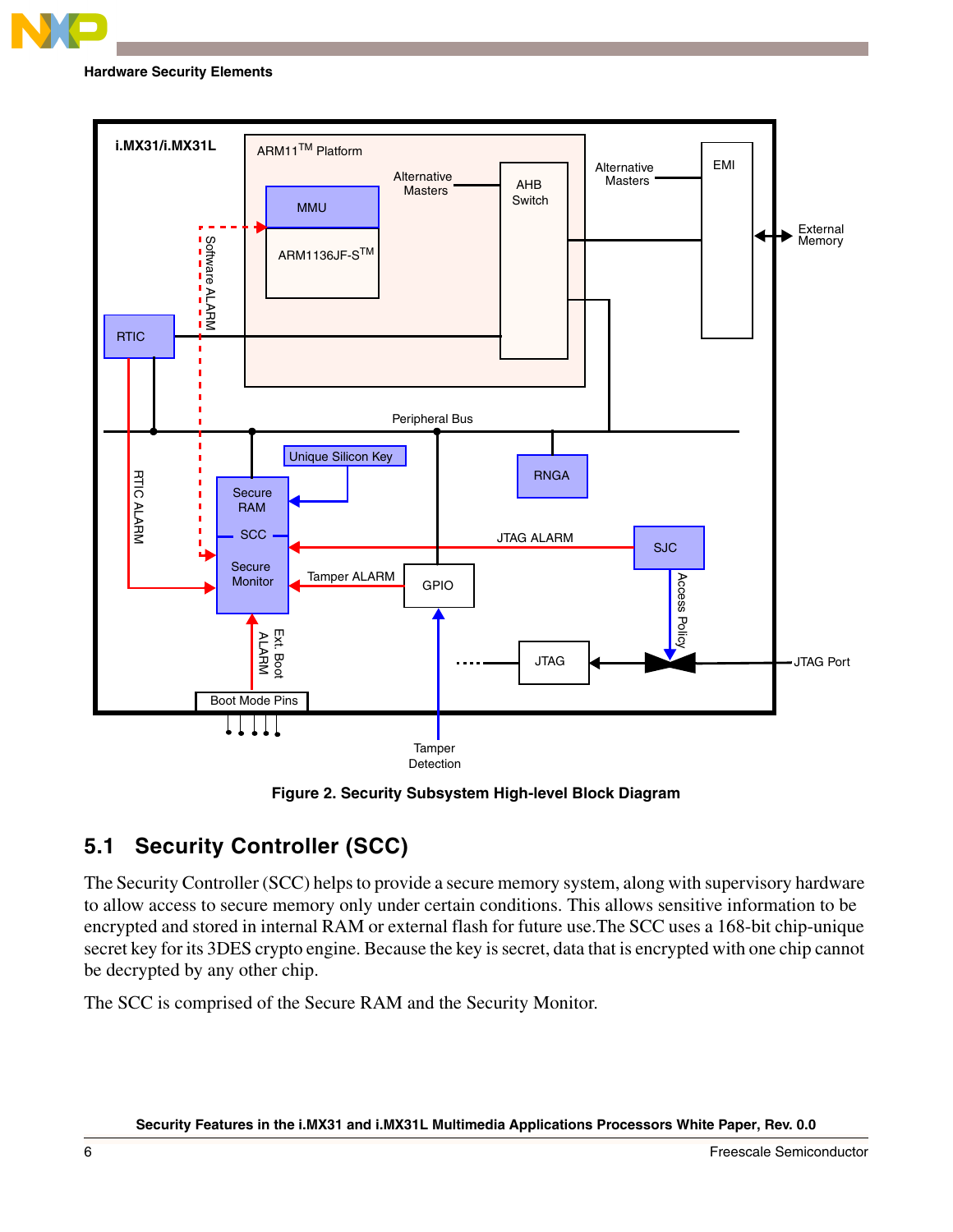

### **5.1.1 Secure RAM**

The SCC's internal Red RAM has two functions—a secure storage area for actively working keys or other sensitive data, and a marshalling area for encrypting sensitive data. Access to the Red RAM is possible only in supervisor mode. If a security fault, such as a JTAG debug session or tamper detection, is detected by the Security Monitor, the Red RAM is zeroed to protect its contents from unauthorized viewing. Backup copies of the Red RAM's contents are stored in encrypted form in external memory.

The SCC contains hardware that performs several checks on the secret key to ensure its strength.

### **5.1.2 Security Monitor**

The Security Monitor ensures that the system is running in such a manner as to provide protection for the sensitive data that resides in the system. Specifically, it determines when and how the Secure RAM resources can be used, as well as providing mechanisms for verifying software algorithm integrity.

For the Secure RAM, it ensures that the secret on-chip key can be used only in secure state, and that the secure state can be reached only by booting internally with the high assurance ROM code. Any of the following conditions is considered a security violation, and will put the Security Controller module in non-secure state or failure state:

- External boot
- Any JTAG access
- Activation of any test bus mode, Embedded Trace Macrocell<sup>TM</sup> ( $ETM^{TM}$ ) interface, "show cycles," watchpoint, or activation of any other debug interface
- Scan mode
- Tamper detection
- RTIC error
- Software alarm

### **5.2 Run-Time Integrity Checker (RTIC)**

The Run-Time Integrity Checker (RTIC) is part of the PISA family of platform security components. Its purpose is to ensure the integrity of the peripheral memory contents and assist with boot authentication. The RTIC has two basic operation tasks:

- Verify the memory contents during system boot
- Check memory integrity during application run-time execution. If the memory contents at run-time fail to match the original hash signature, an error in the security monitor is triggered.

The RTIC offers the following features:

- SHA-1 message authentication
- Input DMA ( $AMBA<sup>TM</sup>$ -AHB Lite bus master) interface
- Segmented data gathering to support non-contiguous data blocks in memory (up to 2 segments per block)
- Works with High Assurance Boot process

#### **Security Features in the i.MX31 and i.MX31L Multimedia Applications Processors White Paper, Rev. 0.0**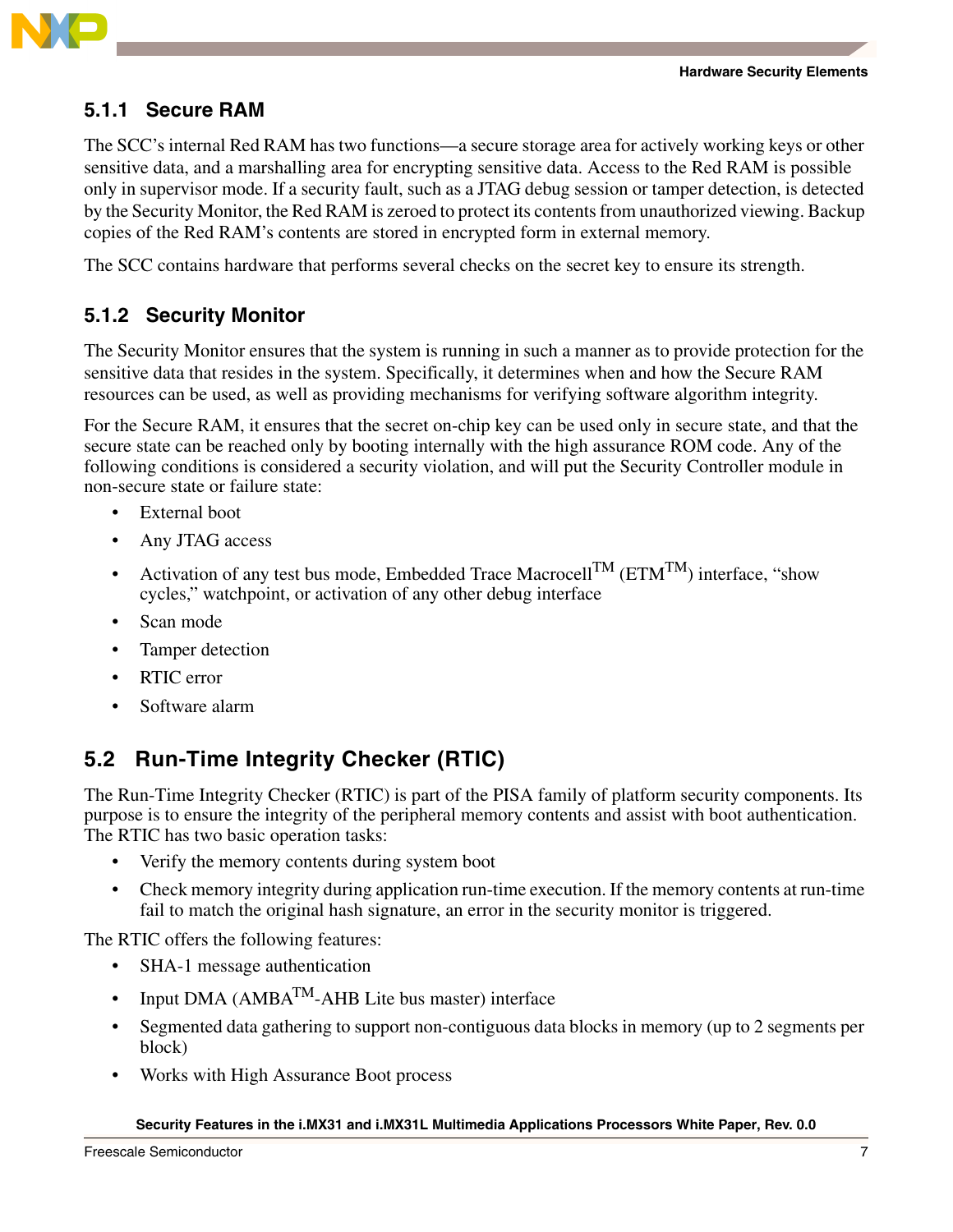

#### **Hardware Security Elements**

- Secure scan DFT security
- Support for up to 4 independent memory blocks
- Programmable DMA bus duty cycle timer and watchdog timer
- Power saving clock gating logic
- Full word memory reads (word aligned addresses, multiple of 32-bit lengths)

# **5.3 Secure JTAG Controller (SJC)**

JTAG manipulation is one of the known hackers' ways of executing unauthorized program code, getting control over the OS and run code in privileged modes. The platform's JTAG port provides a debug access to several hardware blocks including the ARM® core, and the system bus. This allows program control and manipulation as well as visibility into system peripherals and memory. The ETM interfaces allow bus transactions to be traced. Together, these tools provide the hacker all the access needed to completely compromise the system.

The JTAG debug port must be accessible during platform initial laboratory bring-up, manufacturing, test, and troubleshooting, as well as for software debugging by authorized partners. However, all other access to the JTAG port should be strictly limited to properly secure the system. The i.MX31 and i.MX31L processors each incorporate a flexible mechanism to secure the JTAG port while still allowing full use of the JTAG-based debugging features by authorized parties.

The SJC allows four different JTAG security modes (which represents four security levels):

- Mode 1: No Debug—Maximum Security. All security sensitive JTAG features are permanently blocked.
- Mode 2: Secure JTAG—High security. JTAG use is regulated by secret key-based authentication mechanism.
- Mode 3: JTAG Enabled—Low security. JTAG always enabled.
- Mode 4: SCC JTAG—No Security. The SCC is forced to remain in its secure state during JTAG operation. For secure operation debug, operating in this mode should be done only under tight control.

The JTAG security modes are configured using electrical fuses, which are part of the IC Identification Module (IIM). The fuse burning is an irreversible process. Once the fuse is burned, it is impossible to change the fuse back to its original state. Burning of the IIM JTAG security mode fuses can only increase the level of JTAG security.

## **5.4 Unique Identification (UID)**

As future devices enter into new territory involving such uses as audio playback, e-book, e-cash, and others, it becomes increasingly important to provide a means for customers and media vendors to be assured that their IP is protected. The UID provides the first step in enabling this protection. The UID contains 64 hardware unique ID bits that are implemented using electrical fuses with the sense circuit to allow unique identification code for every IC. The purpose of the UID is to support Digital Rights Management (DRM). The unique ID number cannot be altered without the destruction of the IC in order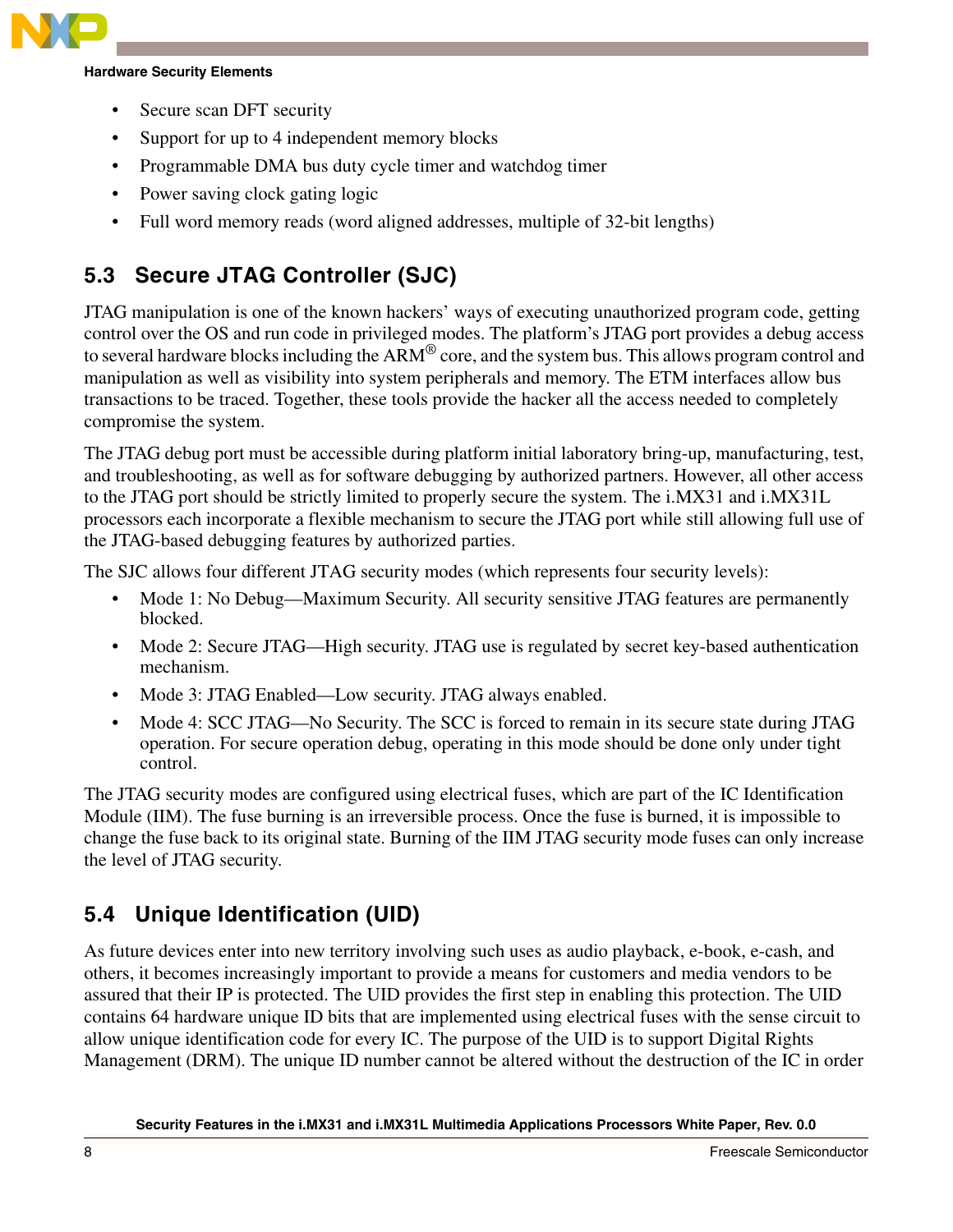

to prevent malicious users from mimicking the unique ID and gaining access to materials protected by the DRM.

### **5.5 Random Number Generator Accelerator**

The Random Number Generator Accelerator (RNGA) module is a digital integrated circuit capable of generating 32-bit random numbers. It is designed to comply with  $FIPS<sup>1</sup>$ -140 standards for randomness and non-determinism. The random bits are generated by clocking shift registers with clocks derived from ring oscillators. The configuration of the shift registers ensures statistically good data, meaning data that looks random. The oscillators with their unknown frequencies provide the required entropy needed to create random data.

## **5.6 Tamper Detection**

The tamper detection mechanism's purpose is to provide evidence of any physical attempt to remove the device cover. The i.MX31 and i.MX31L processors each give the OEM vendor the option of implementing a tamper detection system. This system is composed of a hardware tamper detector (i.MX31 and i.MX31L external hardware) that can be connected to an i.MX31 or i.MX31L GPIO pin. The GPIO pin is able to wake the ARM<sup>TM</sup> processor and generate an interrupt. The interrupt executes a software routine that can give the user an indication that the device was tampered with. Tamper detection can also generate a Secure Monitor alarm that causes the SCC Red Memory to be zeroed. Attempts to shutdown the device will not disable the tamper detection system, as the tamper IRQ line can wake up the ARM processor. The tamper detection GPIO pin is also connected to the SCC security monitor. When a tamper attempt has been detected, the GPIO tamper detection pin signals the SCC, which zeros the Secure RAM and transits into failure mode.

The tamper control is designed in such way that once software has enabled the tamper-detect GPIO pin, it stays enabled until the reset, meaning the software cannot turn off the tamper-detect function, once it is enabled)

# **5.7 IC Identification Module (IIM)**

This module contains several one-time programmable (OTP) elements that are used to enable or disable various chip features. The IIM also is a repository for the 168-bit secret key and the 64-bit unique chip ID value.

# **5.8 On-Chip RAM**

An on-chip RAM of 16 Kbytes for buffer and working memory that can be used by the various crypto algorithms is implemented.

<sup>1.</sup> FIPS - Federal Information Processing Standard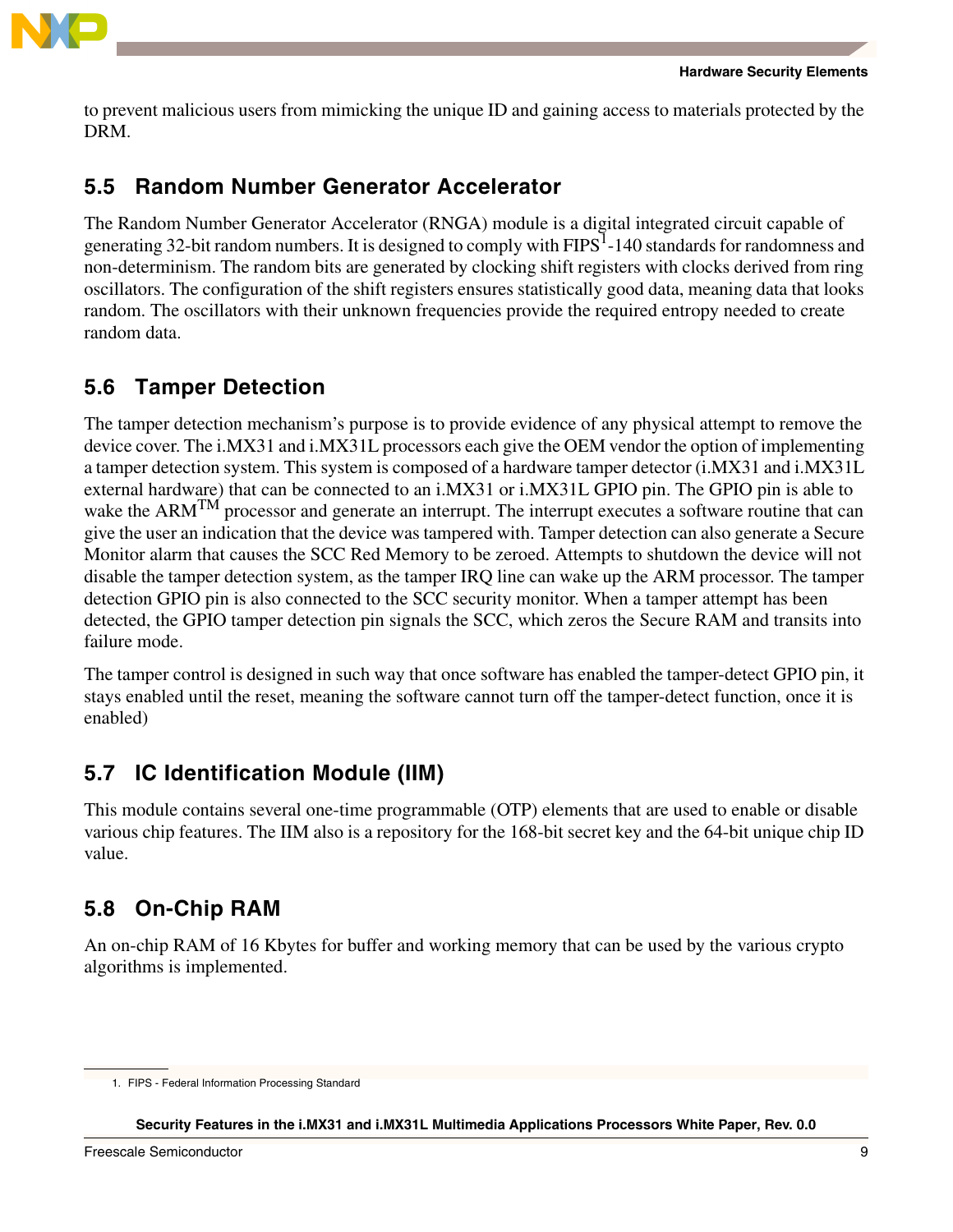

**Cryptographic Algorithms (Software)**

# **5.9 Task Separation**

Task separation is critical in a secure system; this prevents untrusted tasks from interfering with any other task. The ARM1136JF- $S^{TM}$  provides a Memory Management Unit (MMU), which enforces such restrictions.

# <span id="page-9-0"></span>**6 Cryptographic Algorithms (Software)**

Support in the i.MX31 and i.MX31L processors for the various encryption and hashing algorithms is largely provided in software. Software performances, available through the ARM1136 $^{TM}$  processor, alleviates the need for dedicated hardware accelerators in most cases. [Table 1](#page-9-1) shows typical cryptographic algorithms and i.MX31 and i.MX31L implementation performance.

#### **NOTE**

Numbers shown are preliminary, and subject to change as more reliable data is generated

<span id="page-9-1"></span>

| Use Case                                                                                                                                              | Algorithm  | <b>System Performance</b>                                                                          |
|-------------------------------------------------------------------------------------------------------------------------------------------------------|------------|----------------------------------------------------------------------------------------------------|
| Digest generation for digital signatures,<br>(Hashing of external flash as part of the secure boot<br>process-done by the RTIC hardware acceleration) | SHA-1      | <b>RTIC</b><br>115.5 cycles/byte - ARM1136                                                         |
| General purpose symmetric block cipher, used in many<br>protocols.                                                                                    | 3DES       | 430 cycles/byte - ARM1136<br>(16 MCPS for 152Kbps + 152 Kbps encrypted<br>video conference)        |
| General purpose stream cipher, used in Microsoft Windows<br>Media DRM.                                                                                | RC4        | 34 cycles/byte<br>(8.7 MCPS for decrypting 2 Mbps streaming video<br>over RC4-encrypted based DRM) |
| General purpose symmetric block cipher, specified as the<br>replacement to DES (and 3DES in many cases).                                              | <b>AES</b> | 117 cycles/byte<br>(30 MCPS for 2 Mbps streaming video<br>over AES-encrypted based DRM)            |

#### **Table 1. Security Use Cases**

<span id="page-9-2"></span>[Table 2](#page-9-2) shows a matrix of use case protocols and the crypto algorithms that are used by the protocols.

#### **Table 2. Crypto Use Cases**

| <b>Functionality:</b> | <b>VPN</b>   | <b>Transaction Security</b> |            |             | <b>DRM</b>     |                                |             |
|-----------------------|--------------|-----------------------------|------------|-------------|----------------|--------------------------------|-------------|
| Algorithm:            | <b>IPSec</b> | SSL                         | <b>TLS</b> | <b>WTLS</b> | <b>OMA 2.0</b> | <b>Windows</b><br><b>Media</b> | <b>CPRM</b> |
| <b>DES</b>            | X            | X                           | X          | X           |                | х                              |             |
| 3DES                  | X            | X                           | X          | X           |                |                                |             |
| <b>AES</b>            |              |                             |            |             | X              |                                |             |
| RC4                   |              |                             |            |             |                | X                              |             |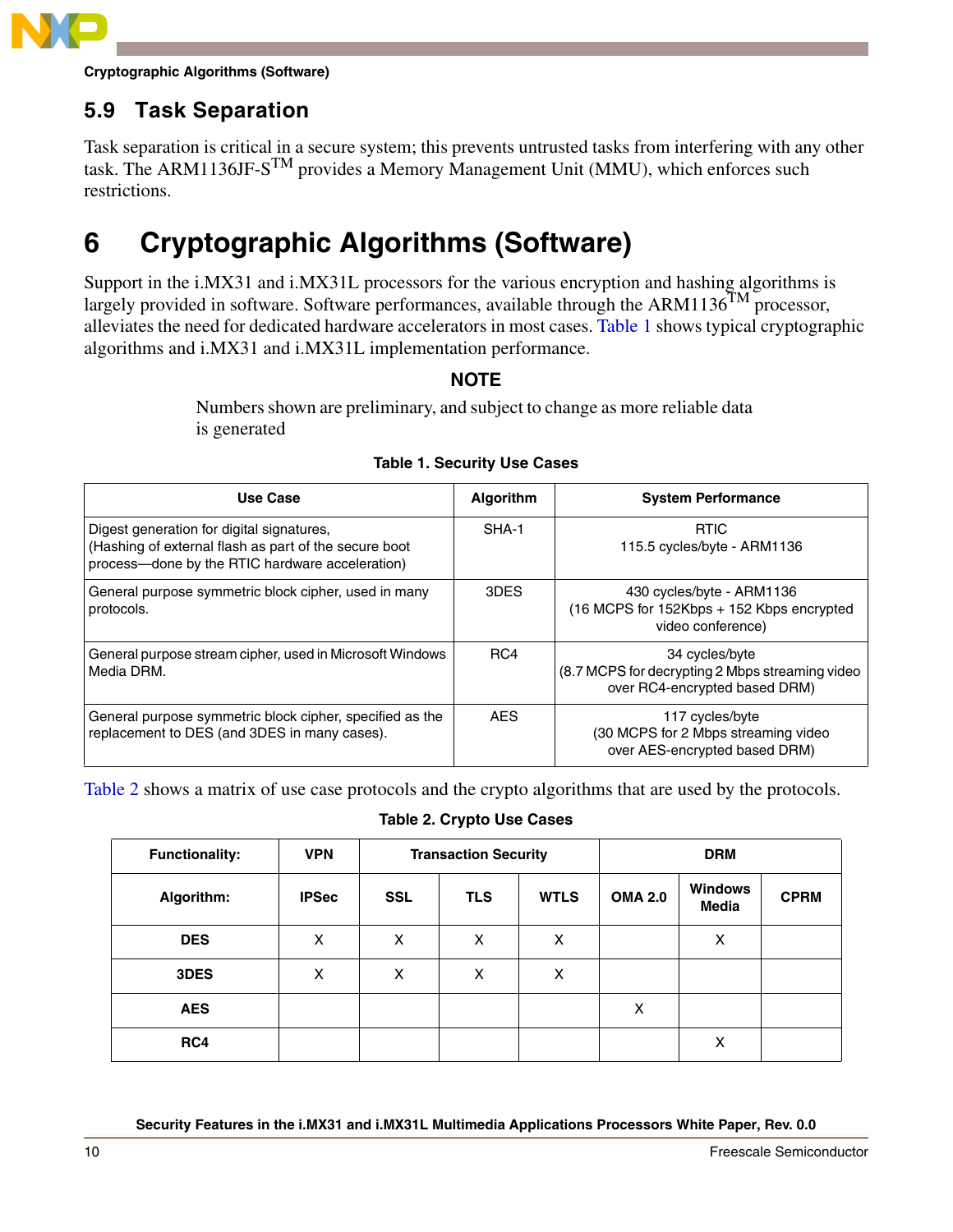

#### **Cryptographic Algorithms (Software)**

| <b>Functionality:</b> | <b>VPN</b>   | <b>Transaction Security</b> |            |             | <b>DRM</b>     |                                |                |
|-----------------------|--------------|-----------------------------|------------|-------------|----------------|--------------------------------|----------------|
| Algorithm:            | <b>IPSec</b> | <b>SSL</b>                  | <b>TLS</b> | <b>WTLS</b> | <b>OMA 2.0</b> | <b>Windows</b><br><b>Media</b> | <b>CPRM</b>    |
| C <sub>2</sub>        |              |                             |            |             |                |                                | $\pmb{\times}$ |
| <b>RSA</b>            | X            | X                           | X          | X           | X              |                                |                |
| <b>ECC</b>            |              |                             |            | X           | X              | X                              |                |
| <b>SHA-1</b>          |              | X                           | X          | X           | X              | X                              |                |
| MD <sub>5</sub>       | X            | X                           | X          | X           |                |                                |                |
| <b>HMAC</b>           |              |                             | X          | X           | X              |                                |                |

#### **Table 2. Crypto Use Cases (continued)**

**Security Features in the i.MX31 and i.MX31L Multimedia Applications Processors White Paper, Rev. 0.0**